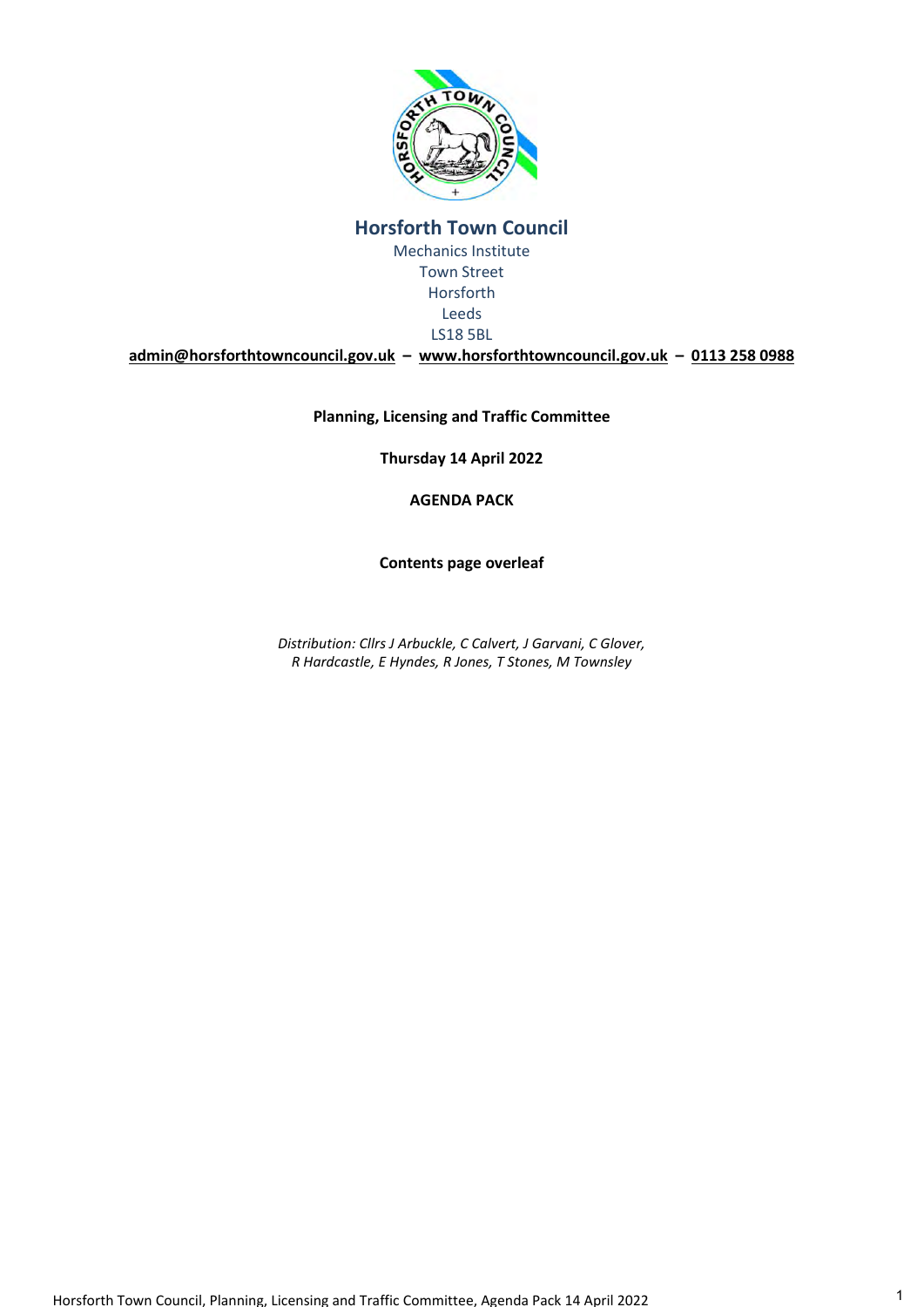# Table of Contents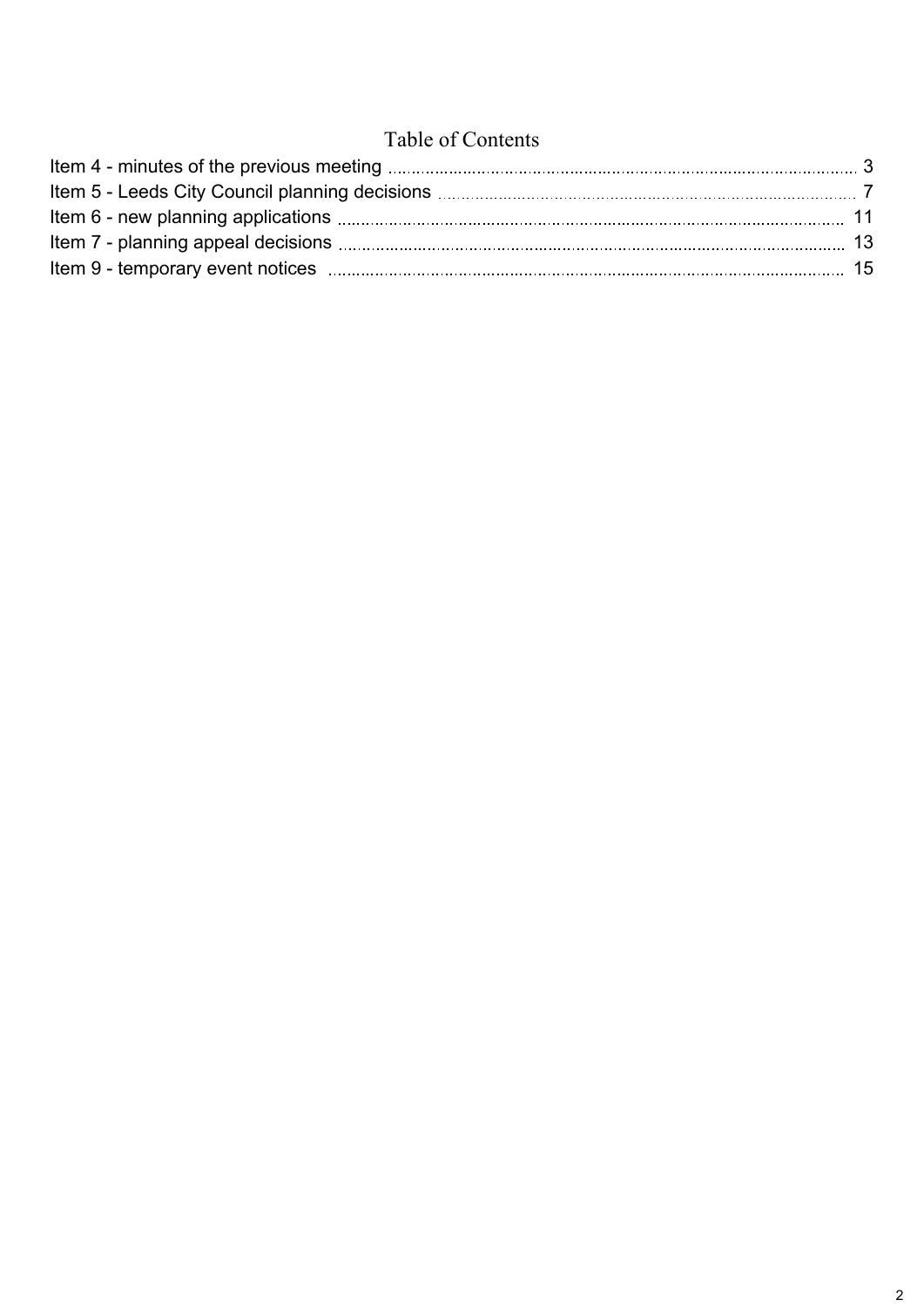

# **Horsforth Town Council**

#### **Planning, Licensing & Traffic Committee Minutes Thursday 17 March 2022 at 7pm Mechanics Institute, Town Street, Horsforth, Leeds LS18 5BL**

<span id="page-2-0"></span>**Present: In Chair - Cllr R Jones** Cllrs J Arbuckle, C Calvert, J Garvani, E Hyndes, M Townsley **In attendance:** J Sou –Clerk

- **PLT/21.166--21.170 These minute numbers have been left blank intentionally.**
- **PLT/21.171 To receive apologies for absence and to consider the reason for the absence RESOLVED that the apologies and reasons for absence from Cllrs Glover, Hardcastle and Stones be accepted.**
- **PLT/21.172 Declaration of Disclosable Pecuniary and other Interests** Non-pecuniary interests: Cllr E Hydnes – item 6, planning application ref: 22/00821/FU – knows the agent
- **PLT/21.173 To consider questions and comments from members of the public at the Chairman's discretion**  No members of the public present.
- **PLT/21.174 Minutes of the previous meetings RESOLVED that the minutes of the Committee meeting held on 17 February are a true record.**
- **PLT/21.175 Leeds City Council Planning Decisions Noted** - Leeds City Council planning decisions for 11 February 2022 to 11 March 2022.
- **PLT/21.176 New Planning Applications RESOLVED: To comment on planning applications as per the attached list.**
- **PLT/21.177 Planning Appeals & Planning Appeal Decisions Noted –** the following planning appeals:
	- 21/09508/FU; Appeal ref: APP/N4720/D/22/3294253 6 Hall Park Garth Horsforth Leeds LS18 5LT Part two storey part single storey side extension with juliet balcony to first floor rear
	- 21/09450/FU: Appeal ref: APP/N4720/D/22/3293958 14 St Margarets Avenue Horsforth Leeds LS18 5RY Extension to first floor at side

### **PLT/21.178 Planning Enforcement**

To note key planning enforcement case updates (if any). **None received.** 

Signed ………………………………………………………………………………. Dated ………………………………………………………………………………..

Horsforth Town Council, Planning, Licensing & Traffic Committee, Minutes 17 March 2022 1 Horsforth Town Council, Planning, Licensing and Traffic Committee, Agenda Pack 14 April 2022 3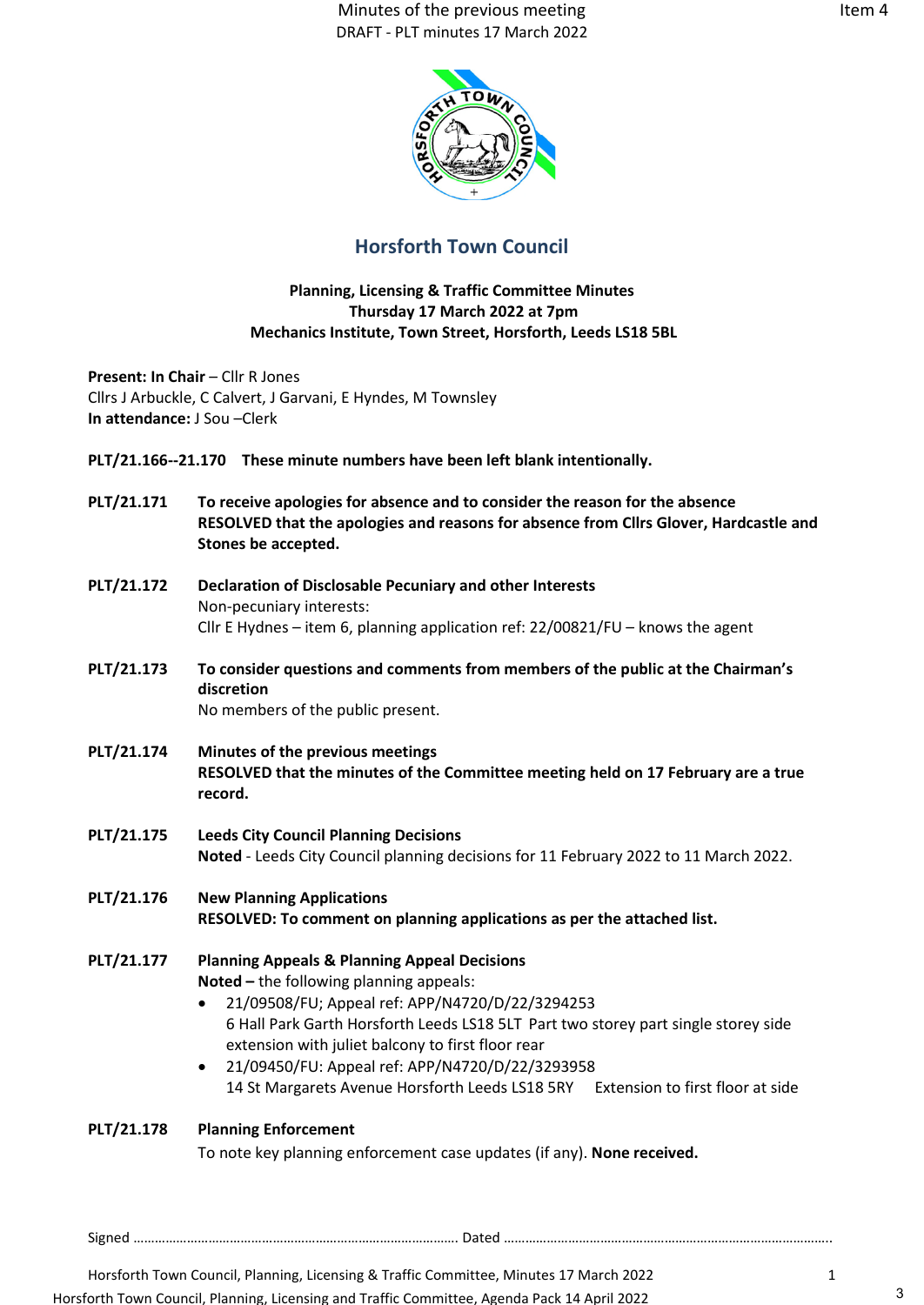DRAFT - PLT minutes 17 March 2022 Minutes of the previous meeting Item 4

#### **PLT/21.179 Licensing Applications**

To consider applications received since last meeting. **None received.** 

#### **PLT/21.180 Traffic**

To consider and approve any action in relation to traffic issues:

- Complaints none received
- Traffic schemes no reports received
- Speed indicator device (SID) updates and data not available

#### **PLT/21.181 Leeds Bradford Airport LBA**

- **21.181.1.** Withdrawal of the Leeds Bradford Airport new terminal application. **Noted.**
- **21.181.2.** Leeds Bradford Airport Consultative Committee. **Noted** - report of the latest meeting from M Hughes, End of Runway Representative.
- **21.181.3.** Leeds Bradford Airport Link Road no updates received.
	- **RESOLVED: To remove this item as a standing item from future agendas.**
- **21.181.4.** Bradford Airspace Change no updates received

#### **PLT/21.182 Neighbourhood Plan.**

The training session for the implementation of the Neighbourhood Plan would take place on a Thursday in June 2022. Date to be confirmed.

- **PLT/21.183 Leeds City Council Core Strategy and Site Allocation Plan.**  No updates received.
- **PLT/21.184 Leeds City Council Statement of Community Involvement Consultation**  Deferred for consideration at the next meeting of the Committee.
- **PLT/21.185 Rawdon Neighbourhood Plan consultation RESOLVED: That the Clerk collate any comments from members and be given delegated authority to respond to the consultation based on members' comments.**
- **PLT/21.186 Matters for information.** None
- **PLT/21.187 Items for future agenda.** None
- **PLT/21.188 Date of the next meeting**  Next meeting of the Committee: 14 April 2022. Deadline for agenda items: 4 April 2022. **Noted.**

The meeting closed at 7:38pm

*Distribution: Cllrs J Arbuckle, C Calvert, J Garvani, C Glover, R Hardcastle, E Hyndes, R Jones, T Stones, M Townsley* 

Signed ………………………………………………………………………………. Dated ………………………………………………………………………………..

Horsforth Town Council, Planning, Licensing & Traffic Committee, Minutes 17 March 2022 2 Horsforth Town Council, Planning, Licensing and Traffic Committee, Agenda Pack 14 April 2022 4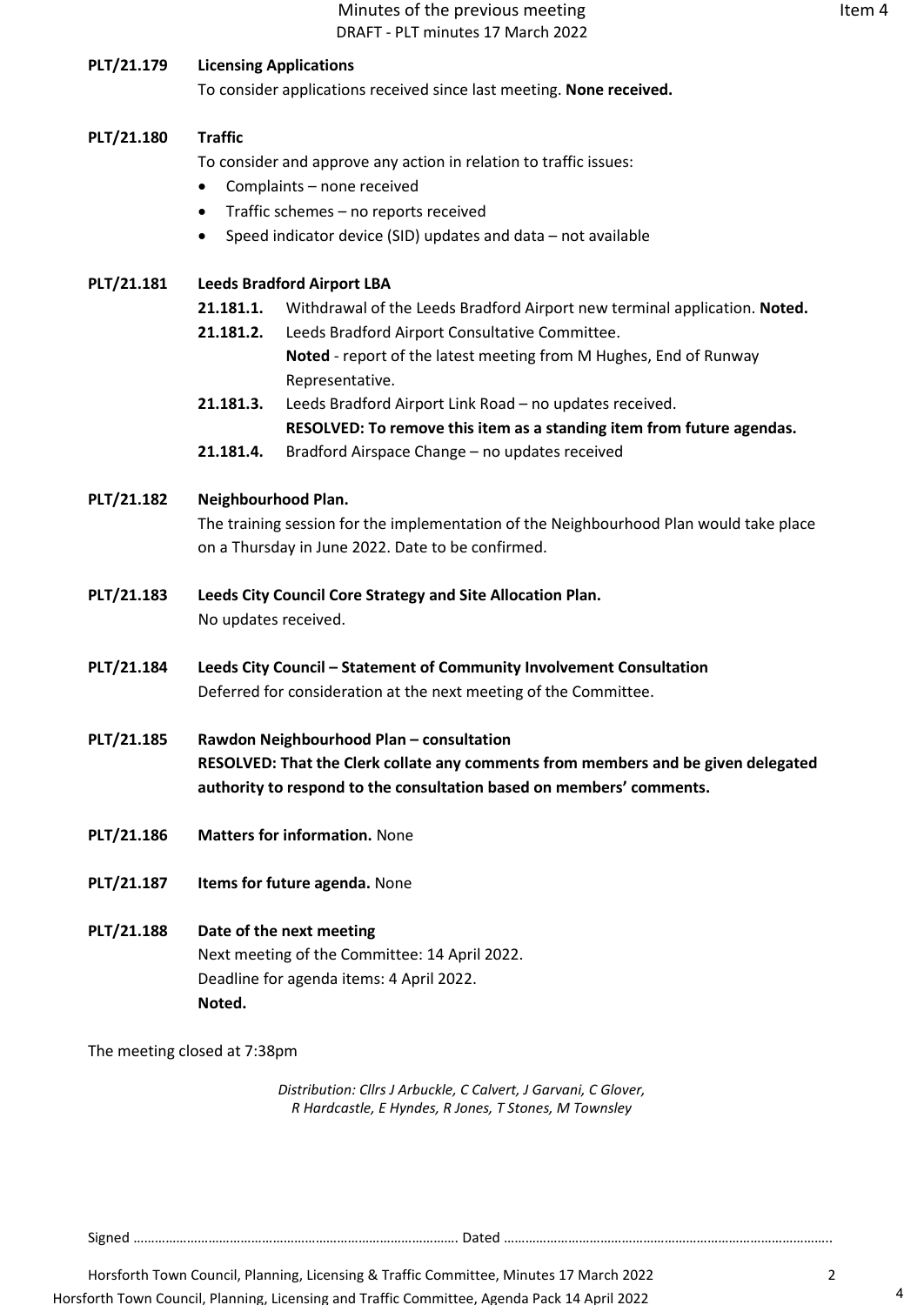## DRAFT - PLT minutes 17 March 2022 Minute No. PLT/21.176 – comments on new planning applications Minutes of the previous meeting Item 4

| <b>Application</b> | Address/Location                                           | <b>Details</b>                                                                                                                                                                                              | <b>Comments</b>                                                                                                                        |
|--------------------|------------------------------------------------------------|-------------------------------------------------------------------------------------------------------------------------------------------------------------------------------------------------------------|----------------------------------------------------------------------------------------------------------------------------------------|
| No.                |                                                            |                                                                                                                                                                                                             |                                                                                                                                        |
| 22/00555/FU        | 64 Bletchley Road<br>Horsforth Leeds LS18<br>4FG           | Gazebo to rear garden.                                                                                                                                                                                      | <b>Horsforth Town Council</b><br>neither supports nor<br>objects to this<br>application.                                               |
| 22/00752/FU        | 98 Broadgate Lane<br>Horsforth Leeds LS18<br>4BS           | New porch to front; Single storey<br>rear extension; Raised decking to<br>rear; Hip to gable extension with<br>dormer window to rear                                                                        | Horsforth Town Council<br>neither supports nor<br>objects to this<br>application.                                                      |
| 22/00784/FU        | 23 Mackintosh Avenue<br><b>Horsforth Leeds LS18</b><br>4FR | New rooflights to front and rear                                                                                                                                                                            | <b>Horsforth Town Council</b><br>neither supports nor<br>objects to this<br>application.                                               |
| 22/00821/FU        | 3 St Margarets Drive<br>Horsforth Leeds LS18<br>5BQ        | Alterations including single storey<br>front extension and conversion of<br>garage into habitable room; Single<br>storey side extension; Hipped roof<br>extensions to side; Single storey<br>rear extension | Objection.<br>Horsforth Town Council<br>is concerned with the<br>loss of parking.<br>NPI declared:<br>Cllr E Hyndes knows the<br>agent |
| 22/00826/FU        | 27 Lee Lane East<br>Horsforth Leeds LS18<br>5RF            | Single storey side/rear extension;<br>Juliet balcony to first and second<br>floor at rear; new boundary wall to<br>side                                                                                     | Horsforth Town Council<br>neither supports nor<br>objects to this<br>application.                                                      |
| 22/00930/FU        | 1 Hall Park Close<br>Horsforth Leeds LS18<br>5LS           | Single storey rear extension                                                                                                                                                                                | Horsforth Town Council<br>neither supports nor<br>objects to this<br>application.                                                      |
| 22/01043/FU        | 39 West End Lane<br>Horsforth Leeds LS18<br>5JP            | Single storey side extension<br>conversion of garage to haitable<br>room with window extension to<br>rear                                                                                                   | Horsforth Town Council<br>neither supports nor<br>objects to this<br>application.                                                      |

Signed ………………………………………………………………………………. Dated ………………………………………………………………………………..

Horsforth Town Council, Planning, Licensing & Traffic Committee, Minutes 17 March 2022 3 Horsforth Town Council, Planning, Licensing and Traffic Committee, Agenda Pack 14 April 2022 5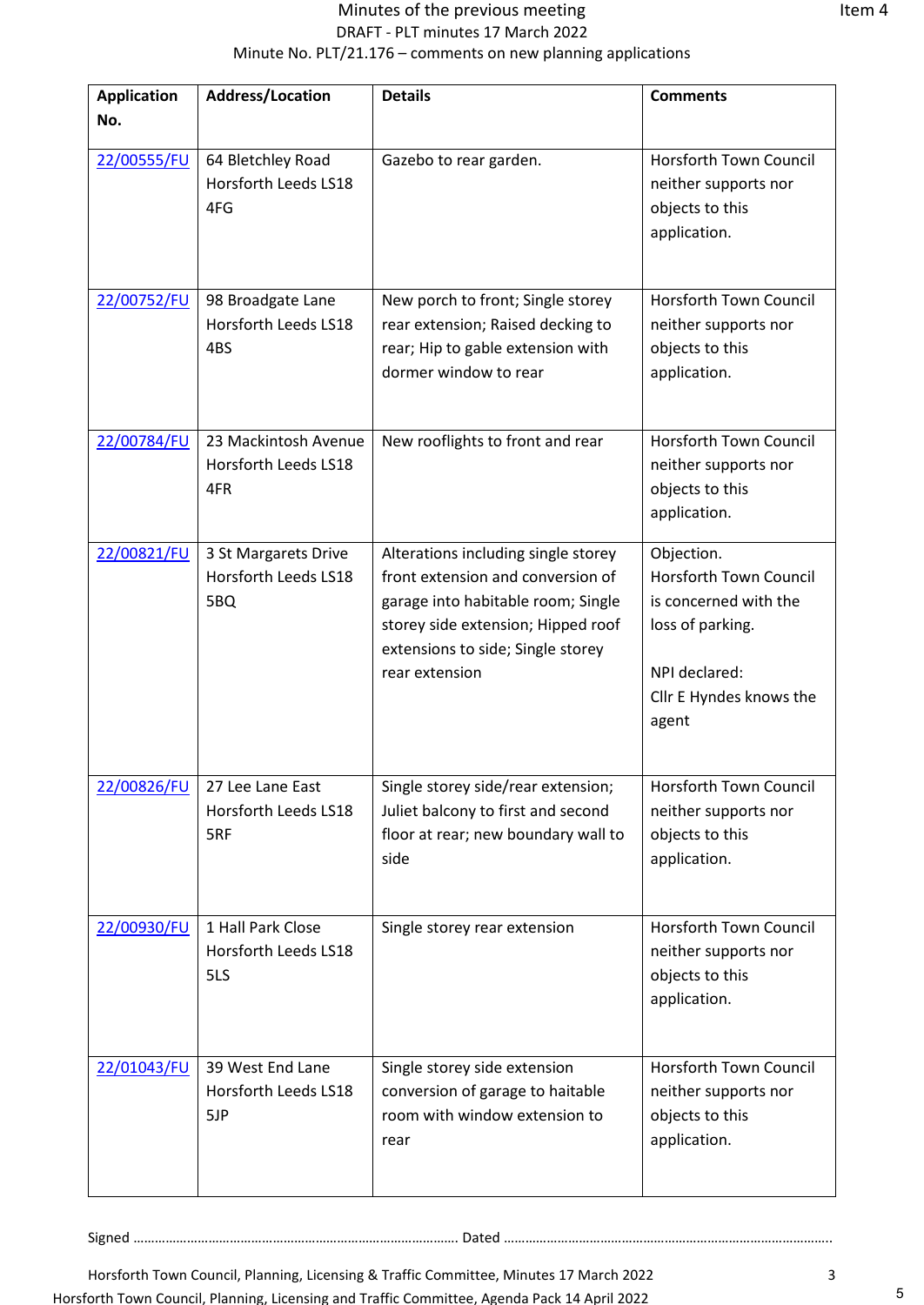## DRAFT - PLT minutes 17 March 2022 Minute No. PLT/21.176 – comments on new planning applications Minutes of the previous meeting Item 4

| <b>Application</b><br>No. | <b>Address/Location</b>                                        | <b>Details</b>                                                                                                                                                                                                                                 | <b>Comments</b>                                                                                                                                                                                                                                                                                                          |
|---------------------------|----------------------------------------------------------------|------------------------------------------------------------------------------------------------------------------------------------------------------------------------------------------------------------------------------------------------|--------------------------------------------------------------------------------------------------------------------------------------------------------------------------------------------------------------------------------------------------------------------------------------------------------------------------|
| 22/01074/FU               | 5 Bletchley Road<br>Horsforth Leeds LS18<br>4FG                | Single storey rear extension                                                                                                                                                                                                                   | Horsforth Town Council<br>neither supports nor<br>objects to this<br>application.                                                                                                                                                                                                                                        |
| 22/01357/FU               | 105 Hall Park Avenue<br>Horsforth Leeds LS18<br>5LU            | Alterations including conversion of<br>garage to habitable room, single<br>storey side extension, with<br>rooflights; part two storey part<br>single storey rear extension, with<br>rooflights; new windows to side and<br>rear at first floor | Horsforth Town Council<br>neither supports nor<br>objects to this<br>application.                                                                                                                                                                                                                                        |
| 22/01404/FU               | 36 Calverley Lane<br>Horsforth Leeds LS18<br>4EB               | Two storey side extension;<br>detached garage to rear                                                                                                                                                                                          | Horsforth Town Council<br>neither supports nor<br>objects to this<br>application.                                                                                                                                                                                                                                        |
| 22/01524/FU               | 18 Autumn Crescent<br>Horsforth Leeds LS18<br>4HT              | Double garage to side and rear                                                                                                                                                                                                                 | Horsforth Town Council<br>neither supports nor<br>objects to this<br>application.                                                                                                                                                                                                                                        |
| 22/01527/FU               | 11 Drury Avenue<br><b>Horsforth Leeds LS18</b><br>4BR          | Single stoery rear extension                                                                                                                                                                                                                   | <b>Horsforth Town Council</b><br>neither supports nor<br>objects to this<br>application.                                                                                                                                                                                                                                 |
| 22/01559/FU               | Kenwood Cottage<br>Outwood Lane<br>Horsforth Leeds LS18<br>4HR | Alterations including part two<br>storey part single storey rear<br>extensions, with chimney; single<br>storey side extension with rooflight;<br>new rooflights to rear                                                                        | Objection.<br>Horsforth Town Council<br>notes that it is proposed<br>to use materials in<br>keeping with the existing<br>building and that the<br>development may not be<br>visible from the public<br>highway, but is<br>nevertheless concerned<br>that there will be an<br>adverse impact on the<br>conservation area. |

Signed ………………………………………………………………………………. Dated ………………………………………………………………………………..

Horsforth Town Council, Planning, Licensing & Traffic Committee, Minutes 17 March 2022 4 Horsforth Town Council, Planning, Licensing and Traffic Committee, Agenda Pack 14 April 2022 6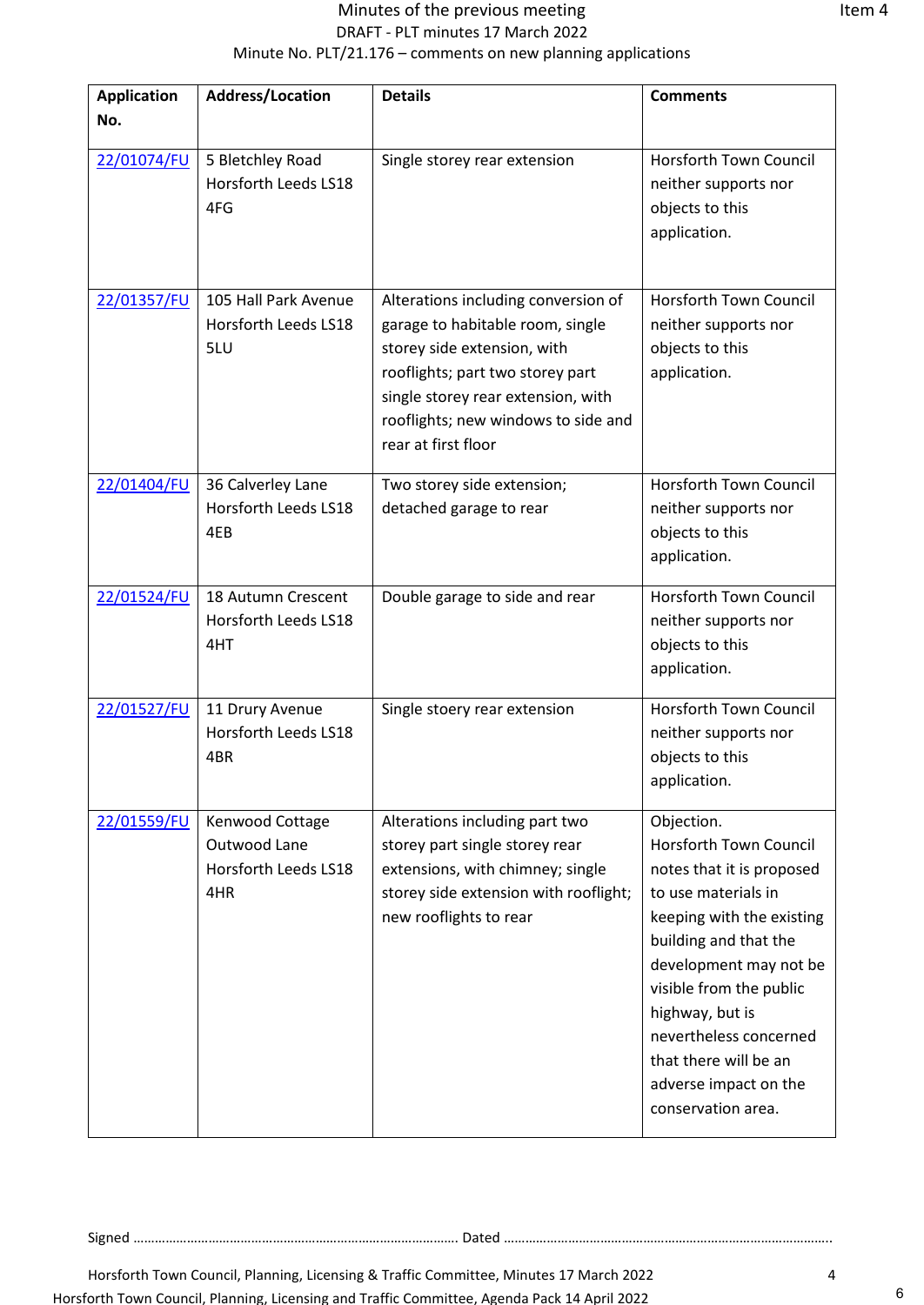# <span id="page-6-0"></span>**Leeds City Council Planning Decisions 11.03.2022 – 08.04.2022**

Proposed single storey portokabin

St Margarets C Of E Primary School Town Street Horsforth Leeds LS18 5BL Ref. No: 21/06064/FU | Received: Tue 13 Jul 2021 | Validated: Fri 06 Aug 2021 | Status: Application Approved

Single storey side & rear extension and alterations to roof including new windows. 129 Town Street Horsforth Leeds LS18 5BL Ref. No: 21/09631/FU | Received: Mon 29 Nov 2021 | Validated: Mon 29 Nov 2021 | Status: Application Approved

One illuminated freestanding notice board displaying LCD screen Lister Hill Baptist Church 1 Brownberrie Avenue Horsforth Leeds LS18 5PW Ref. No: 21/10086/ADV | Received: Thu 16 Dec 2021 | Validated: Fri 28 Jan 2022 | Status: Application Refused

Listed building application for single storey rear extension; replacement windows; installation of rooflight and alterations including demolition of attached garage 129 Town Street Horsforth Leeds LS18 5BL

Ref. No: 22/00347/LI | Received: Mon 17 Jan 2022 | Validated: Mon 17 Jan 2022 | Status: Application Approved

*HTC comments:* 

*Objection.* 

*Horsforth Town Council objects to the application as the removal of the garage will mean a loss of dedicated parking for the property and lead to parking on the street.* 

*Extract from LCC planning officer report:* 

*Horsforth Town Council has objected to the removal of the garage as a loss of dedicated parking for the property.* 

*This is not considered relevant to the consideration of a listed building application. Instead, this comment has been addressed in the report for the Full application (21/09631/FU)* 

*Extract from LCC planning officer report for the full application (21/09631/FU) The existing garage is to be removed as part of this application, and Horsforth Town council raised concerns regarding its loss. However, there is sufficient area of hardstanding to the rear for 2 vehicles to park within the curtilage of the site. As such and in this regard the proposal is acceptable* 

Part two storey, part single storey rear extension.

14 Victoria Gardens Horsforth Leeds LS18 4PH

Ref. No: 22/00349/FU | Received: Mon 17 Jan 2022 | Validated: Mon 17 Jan 2022 | Status: Application Refused

*LCC reasons for refusal:* 

*1) The proposed part single storey part two storey rear extension is unacceptable by reason of its size, design and siting. The proposal fails to respect the form, proportions, and design of the host property, and as a result would have a significant impact the visual amenity of the host property and wider street scene. For all of these reasons the proposal would cause significant harm to the character and appearance of both the host property and the wider street scene and are thus contrary to saved UDP policies GP5 and BD6, policy P10 of the Core Strategy and policy HDG1 of the Householder Design Guide.*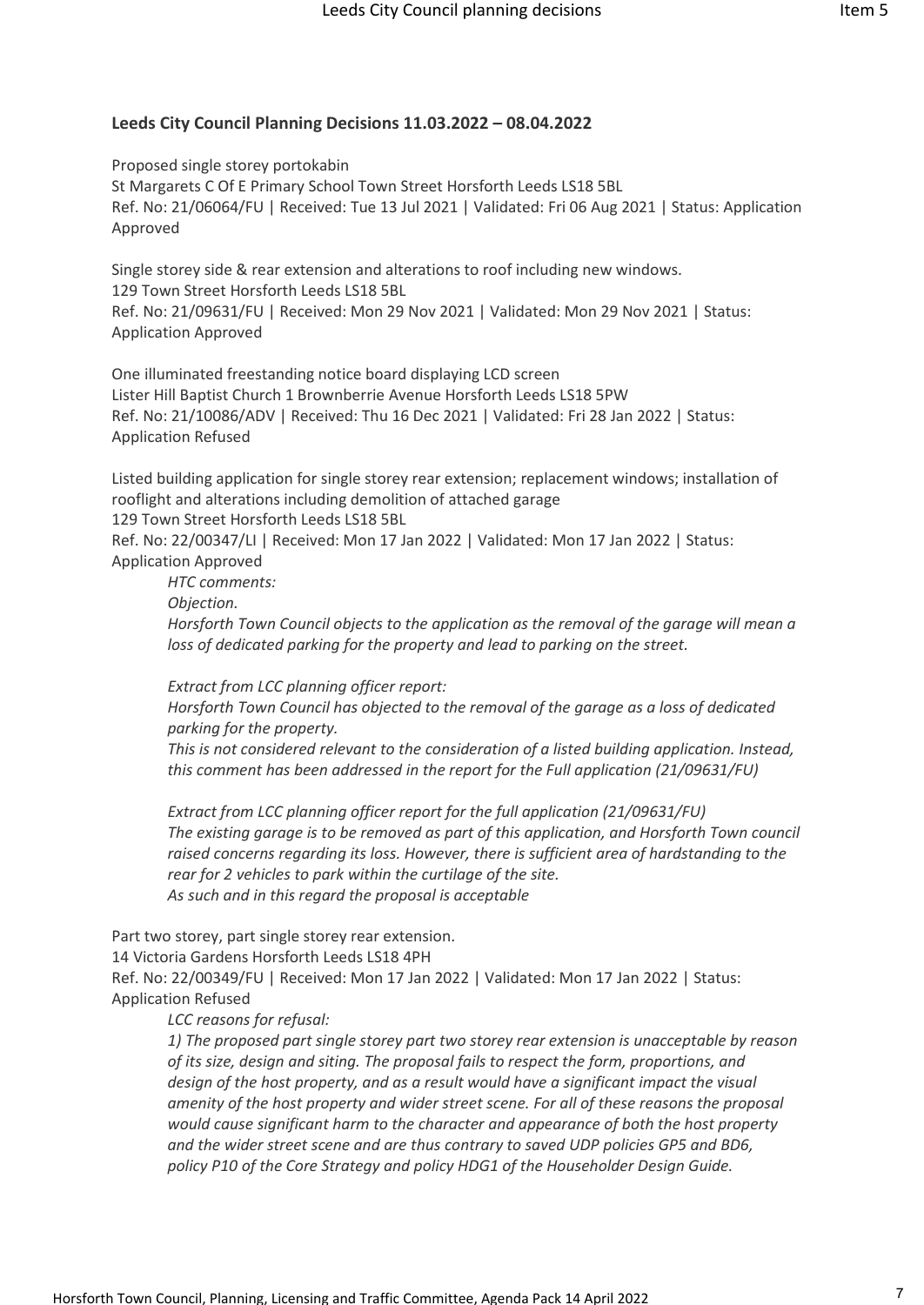*2) The Local Planning Authority considers that the proposed Juliet balcony when viewed in line with the flat roof element of the rear extension would, by virtue of its siting and elevated position result in a significant loss of privacy on the property at No.16 Victoria Gardens. The scheme therefore would have a significant detrimental impact on the residential amenity of these adjacent occupants. As such, the proposed property is considered to be contrary to saved policy GP5 of the Unitary Development Plan Review (2006) and policy HDG2 of the adopted Leeds Householder Design Guide.* 

*HTC comments: Horsforth Town Council neither supports nor objects to this application.* 

Conversion of garage in to habitable accommodation 24 Woodside Park Drive Horsforth Leeds LS18 4TG Ref. No: 22/00362/FU | Received: Tue 18 Jan 2022 | Validated: Tue 18 Jan 2022 | Status: Application Approved

Outbuilding to rear 13 Stoney Croft Horsforth Leeds LS18 4RB Ref. No: 22/00462/FU | Received: Fri 21 Jan 2022 | Validated: Wed 26 Jan 2022 | Status: Application Approved

Gazebo to rear garden. 64 Bletchley Road Horsforth Leeds LS18 4FG Ref. No: 22/00555/FU | Received: Tue 25 Jan 2022 | Validated: Wed 16 Feb 2022 | Status: Application Approved

Single storey front extension, including canopy to front door 10 West Pasture Close Horsforth Leeds LS18 5PB Ref. No: 22/00689/FU | Received: Fri 28 Jan 2022 | Validated: Fri 28 Jan 2022 | Status: Application Approved

New porch to front; Single storey rear extension; Raised decking to rear; Hip to gable extension with dormer window to rear 98 Broadgate Lane Horsforth Leeds LS18 4BS Ref. No: 22/00752/FU | Received: Wed 02 Feb 2022 | Validated: Mon 07 Feb 2022 | Status: Application Approved

Single storey front extension; single storey rear extension; partial conversion of garage to utility room; dormer window to rear to create habitable room; rooflights to front and side Sledmere Brownberrie Lane Horsforth Leeds LS18 5HF Ref. No: 22/00768/FU | Received: Wed 02 Feb 2022 | Validated: Wed 02 Feb 2022 | Status: Application Approved

Single storey side and rear extension; new boundary wall to part of side boundary 27 Lee Lane East Horsforth Leeds LS18 5RF Ref. No: 22/00826/FU | Received: Fri 04 Feb 2022 | Validated: Fri 04 Feb 2022 | Status: Application Approved

Single storey rear extension 1 Hall Park Close Horsforth Leeds LS18 5LS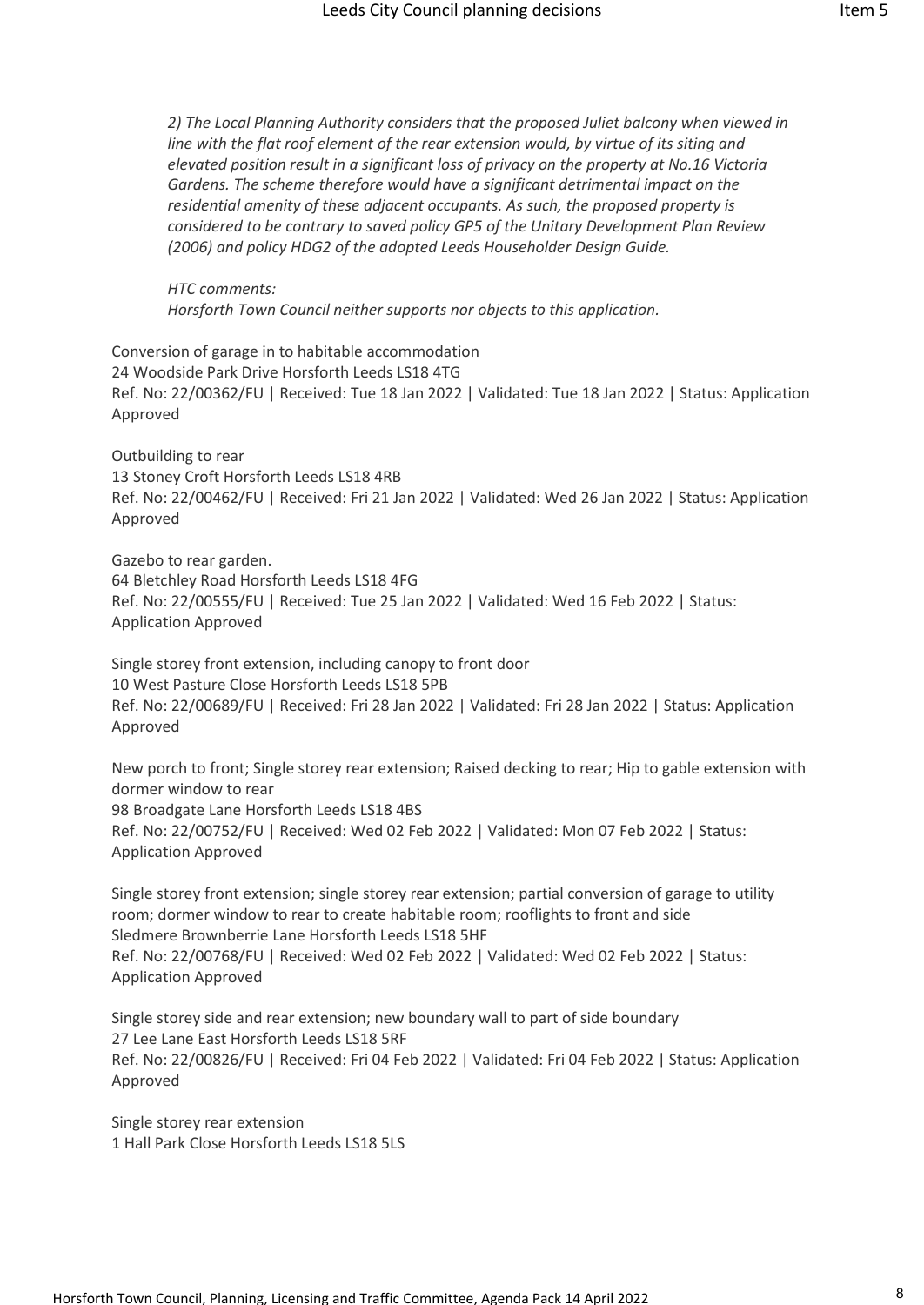Ref. No: 22/00930/FU | Received: Tue 08 Feb 2022 | Validated: Tue 08 Feb 2022 | Status: Application Approved

Single storey rear extension 5 Bletchley Road Horsforth Leeds LS18 4FG Ref. No: 22/01074/FU | Received: Mon 14 Feb 2022 | Validated: Mon 14 Feb 2022 | Status: Application Approved

-end-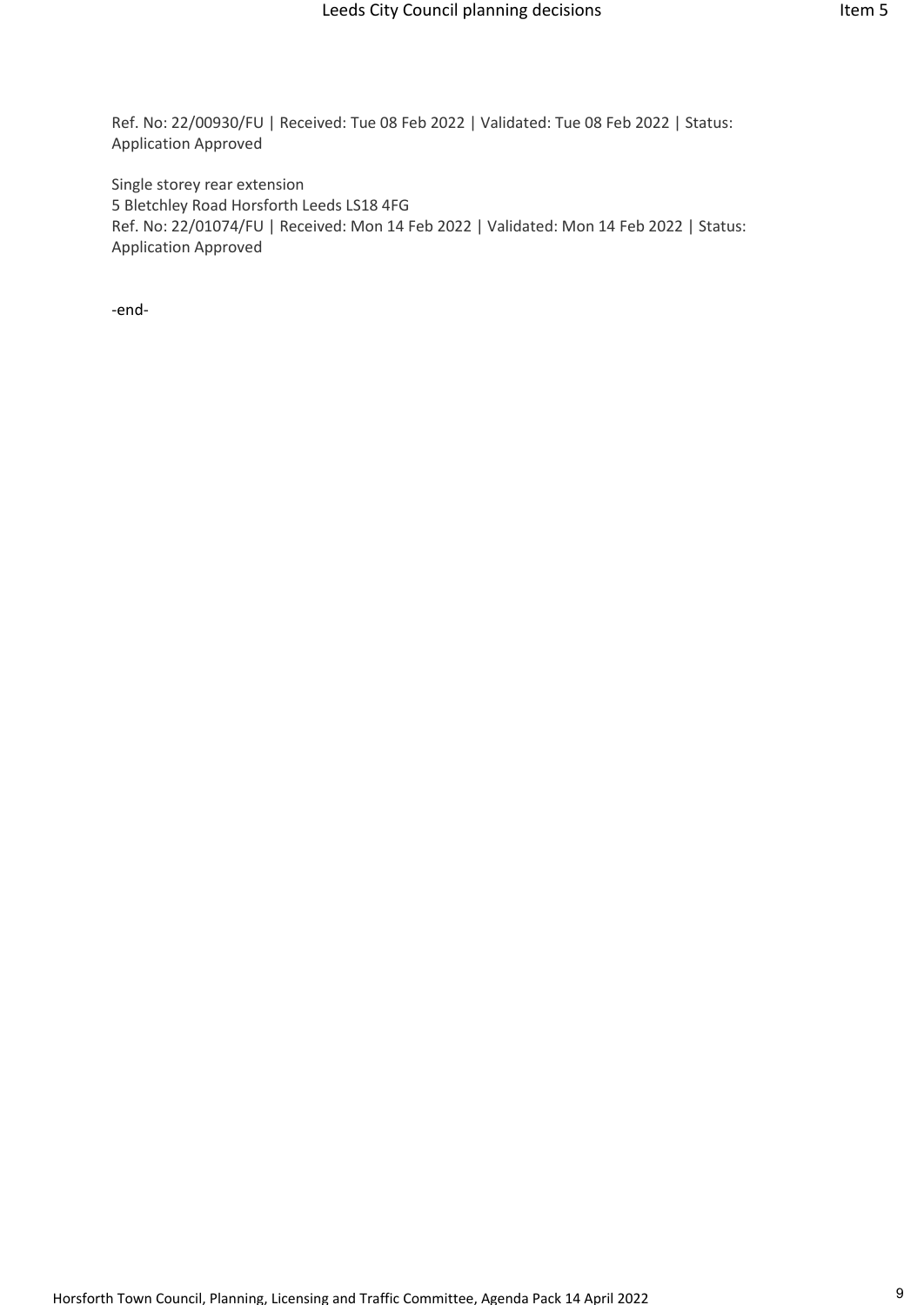**This page is intentionally left blank**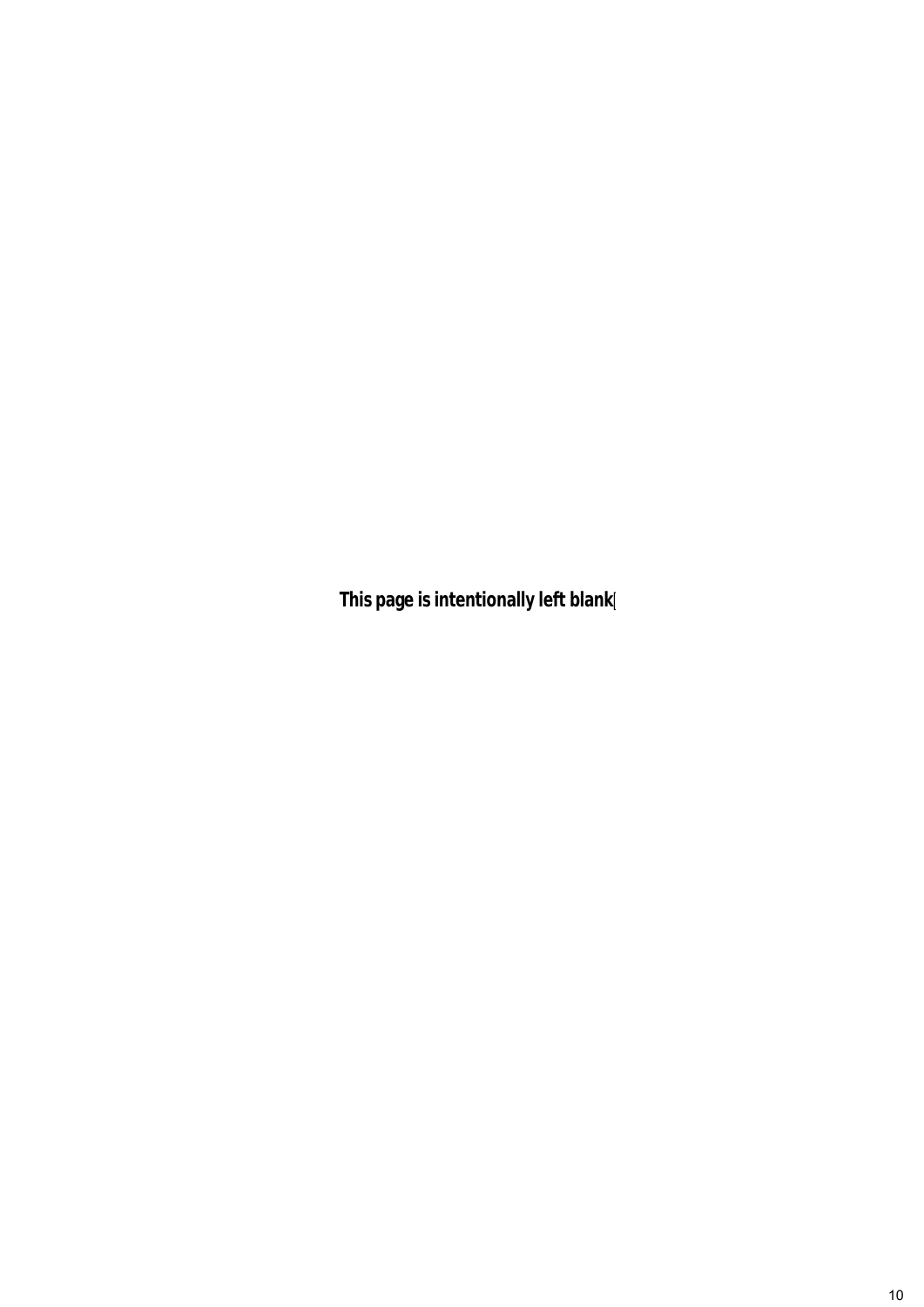| c |  |
|---|--|
|---|--|

<span id="page-10-0"></span>

| <b>Application</b><br>No. | <b>Address/Location</b>                                                      | <b>Details</b>                                                                                                                                                       |
|---------------------------|------------------------------------------------------------------------------|----------------------------------------------------------------------------------------------------------------------------------------------------------------------|
| 22/01642/FU               | 39 Low Hall Road Horsforth<br>Leeds LS18 4FQ                                 | Garage conversion to habitable room space with<br>garage door replacement with large window to<br>front                                                              |
| 22/01659/FU               | 15 Westbrook Close Horsforth<br>Leeds LS18 5RQ                               | First floor side extension                                                                                                                                           |
| 22/01729/FU               | 46 Victoria Close Horsforth<br>Leeds LS18 4PS                                | Single storey rear extension                                                                                                                                         |
| 22/01736/FU               | 53 Victoria Gardens Horsforth<br>Leeds LS18 4PJ                              | Single storey side/rear extension; loft conversion<br>with dormer window to side; alterations to side                                                                |
| 22/01737/FU               | 3 West Pasture Close Horsforth<br>Leeds LS18 5PB                             | Demolition of conservatory; single storey rear<br>extension                                                                                                          |
| 22/01738/FU               | 103 Outwood Lane Horsforth<br>Leeds LS18 4HU                                 | Single storey side and rear extension                                                                                                                                |
| 22/01740/FU               | 16 Greenbanks Drive Horsforth<br>Leeds LS18 5BH                              | Alterations including single storey side/rear<br>extension; New first floor window to side; hip to<br>gable lend loft extension and single storey front<br>extension |
| 22/01766/FU               | 10 Manor Gate Horsforth Leeds<br><b>LS18 4JD</b>                             | Single storey rear extension.                                                                                                                                        |
| 22/01779/FU               | Roof Top At 73-75 New Road<br>Side Horsforth Leeds LS18 4QD                  | Additional 5G telecommunications equipment to<br>existing base station                                                                                               |
| 22/01814/FU               | 1 Clarence Drive Horsforth<br>Leeds LS18 4JS                                 | Demolition of garages and construction of one<br>new dwelling with associated works off street<br>parking and garden                                                 |
| 22/01836/FU               | Green Meadow Cottage 107<br>West End Lane Horsforth Leeds<br><b>LS18 5ES</b> | Two storey rear extension                                                                                                                                            |
| 22/01881/FU               | 15 Park Drive Horsforth Leeds<br><b>LS18 5EB</b>                             | Dormer window to rear and new roof light to<br>front                                                                                                                 |
| 22/01921/FU               | 24 Victoria Crescent Horsforth<br>Leeds LS18 4PR                             | Single storey front side/rear extension                                                                                                                              |
| 22/01994/FU               | Bourne House Scotland Lane<br>Horsforth Leeds LS18 5SE                       | Conversion of garage to habitable rooms; single<br>storey infill extension, new garage and associated<br>landscaping.                                                |
| 22/02080/FU               | Horsforth School Lee Lane East<br>Horsforth Leeds LS18 5RF                   | New vehicle hard-standing, reconfigured car<br>parking and pedestrian routes                                                                                         |
| 22/02081/FU               | 117 Hall Lane Horsforth Leeds<br><b>LS18 5LZ</b>                             | Single storey side extension and single storey rear<br>extension with patio area                                                                                     |
| 22/02144/FU               | 237 Outwood Lane Horsforth<br>Leeds LS18 4SR                                 | Replacement of existing flat roof and<br>construction of new pitched roof over existing<br>single storey side extension                                              |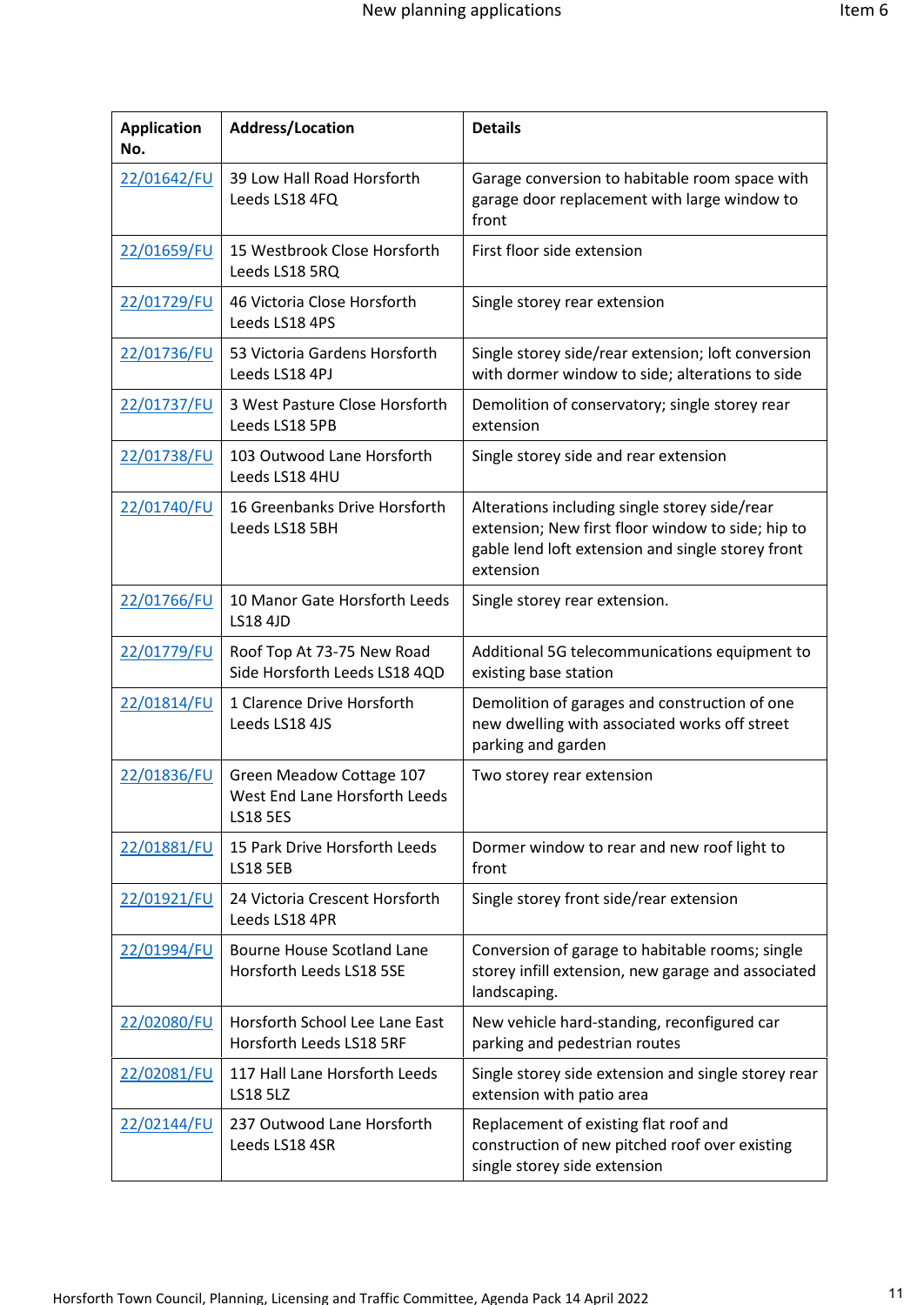| <b>Application</b><br>No. | <b>Address/Location</b>                                                                                                       | <b>Details</b>                                                                                                                                                                                              |
|---------------------------|-------------------------------------------------------------------------------------------------------------------------------|-------------------------------------------------------------------------------------------------------------------------------------------------------------------------------------------------------------|
| 22/02151/FU               | 38 St Margarets Road Horsforth<br>Leeds LS18 5BG                                                                              | Single storey rear extension; new pitched roof to<br>side and first floor side extension with new<br>window                                                                                                 |
| 22/02152/FU               | 40 St Margarets Road Horsforth<br>Leeds LS18 5BG                                                                              | Alterations including part two storey part first<br>floor front extension, new hipped side roof with<br>roof light;new window at first floor to side                                                        |
| 22/02173/FU               | 6 Victoria Grove Horsforth<br>Leeds LS18 4ST                                                                                  | Two storey and single storey side extension                                                                                                                                                                 |
| 22/02190/FU               | 8 St Margarets Drive Horsforth<br>Leeds LS18 5BQ                                                                              | Single storey side extension; single storey front<br>extension; new pitched roof to side                                                                                                                    |
| 22/02205/FU               | 6 The Green Horsforth Leeds<br><b>LS18 5JB</b>                                                                                | Change of use of office to form two apartments                                                                                                                                                              |
| 22/02233/FU               | 31 Victoria Crescent Horsforth<br>Leeds LS18 4PT                                                                              | Two storey front extension; two storey and single<br>storey rear extension with covered terrace, green<br>roof and raised patio area; new first floor window<br>to side                                     |
| 22/02240/FU               | 16 Southway Horsforth Leeds<br><b>LS18 5RP</b>                                                                                | Single storey rear etension                                                                                                                                                                                 |
| 22/02260/FU               | 9 Greenbanks Drive Horsforth<br>Leeds LS18 5BH                                                                                | Raising the roof height creating a new first floor<br>extension and raised patio area/steps to rear                                                                                                         |
| 22/02276/FU               | 7 Victoria Crescent Horsforth<br>Leeds LS18 4PT                                                                               | Part two storey side / rear and part single storey<br>rear extension                                                                                                                                        |
| 22/02289/FU               | <b>Sports Pitch Near Principals</b><br>House Leeds Trinity University<br>College Brownberrie Lane<br>Horsforth Leeds LS18 5HD | Alterations to artificial grass pitch fence,<br>including new fencing to form spectator area;<br>Creation of a team shelters area; Upgrading of<br>existing floodlighting luminaire system to LED<br>system |
| List updated:             | 8 April 2022 at 2:31pm                                                                                                        |                                                                                                                                                                                                             |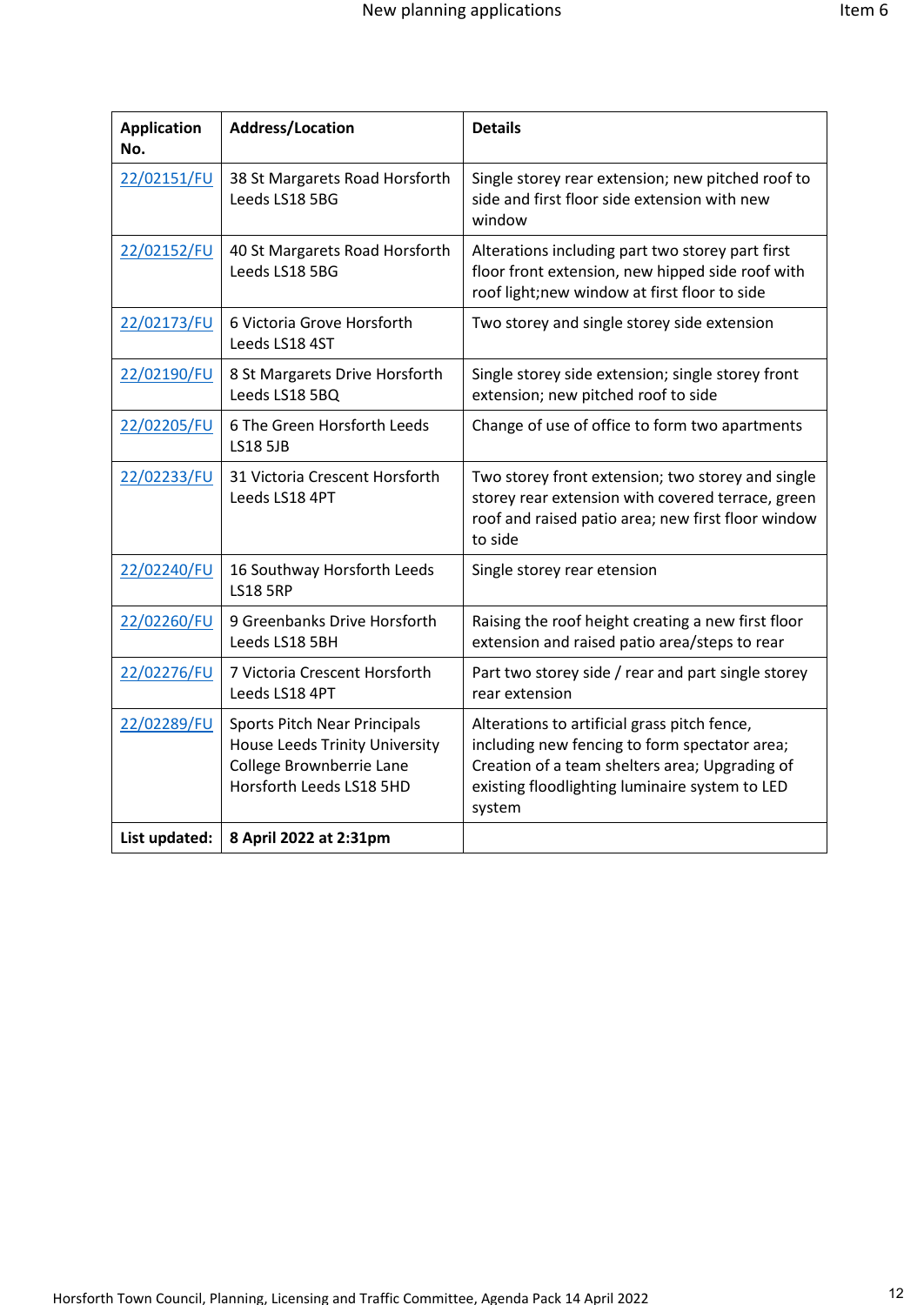## <span id="page-12-0"></span>**Planning Appeal Decisions**

| <b>Application</b><br>No. | <b>Address/Location</b> | <b>Details</b>                            | <b>HTC comments on</b><br>application | <b>Appeal ref</b>      | <b>Appeal outcome</b> |
|---------------------------|-------------------------|-------------------------------------------|---------------------------------------|------------------------|-----------------------|
|                           |                         |                                           |                                       |                        |                       |
| 21/06812/FU               | 123 Hall Park           | Part two storey and part single storey    | <b>Horsforth Town</b>                 | APP/N4720/D/21/3289637 | Appeal dismissed      |
|                           | Avenue Horsforth        | extension to side and rear.               | Council neither                       |                        |                       |
|                           | Leeds LS18 5LY          |                                           | supports nor                          |                        |                       |
|                           |                         |                                           | objects to this                       |                        |                       |
|                           |                         |                                           | application.                          |                        |                       |
| 21/04850/FU               | 85 Bachelor Lane        | Replacement of existing pitched roof with | <b>Horsforth Town</b>                 | APP/N4720/D/21/3284934 | Appeal dismissed      |
|                           | <b>Horsforth Leeds</b>  | flat roof                                 | Council neither                       |                        |                       |
|                           | <b>LS18 5NF</b>         |                                           | supports nor                          |                        |                       |
|                           |                         |                                           | objects to this                       |                        |                       |
|                           |                         |                                           | application.                          |                        |                       |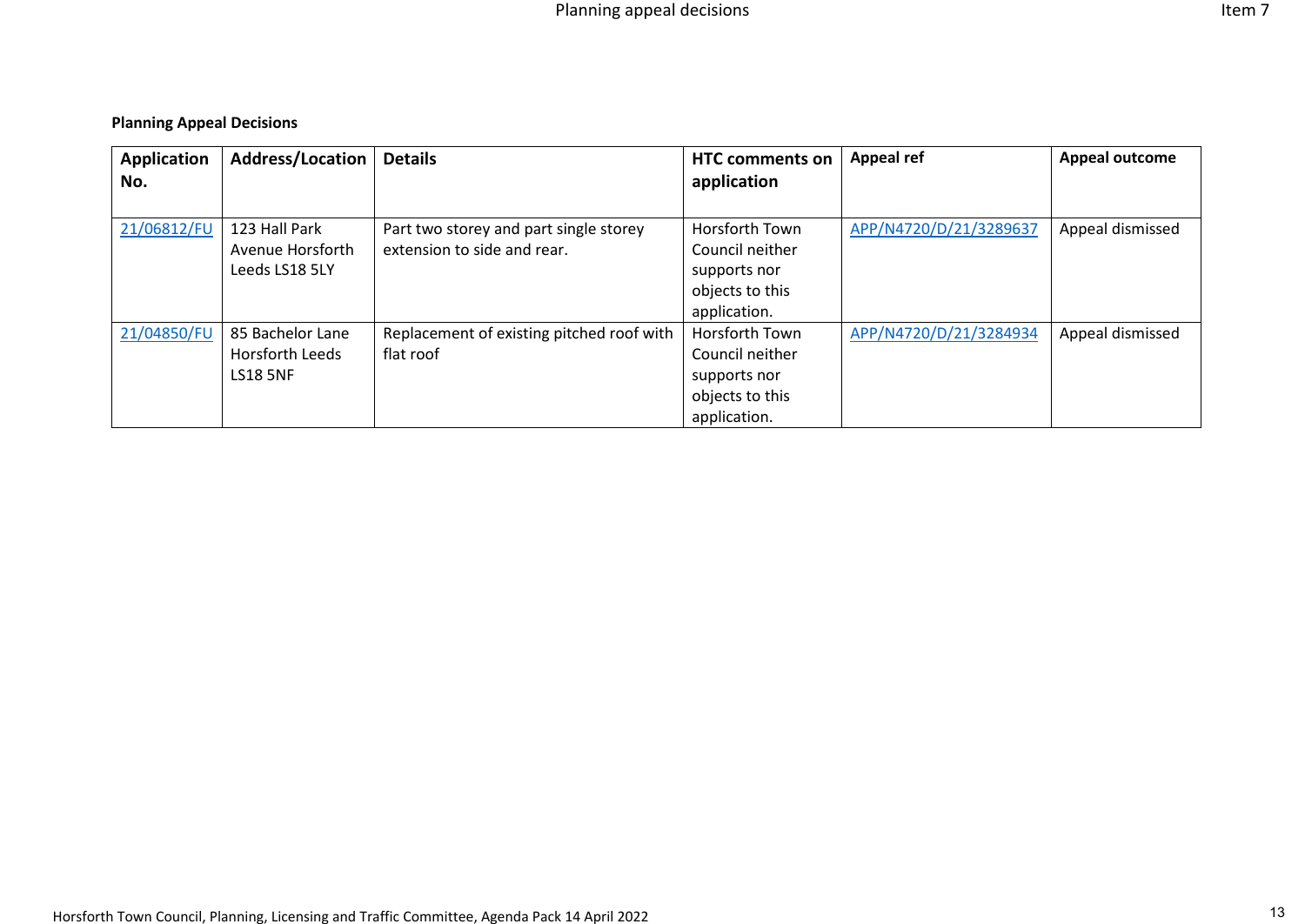**This page is intentionally left blank**